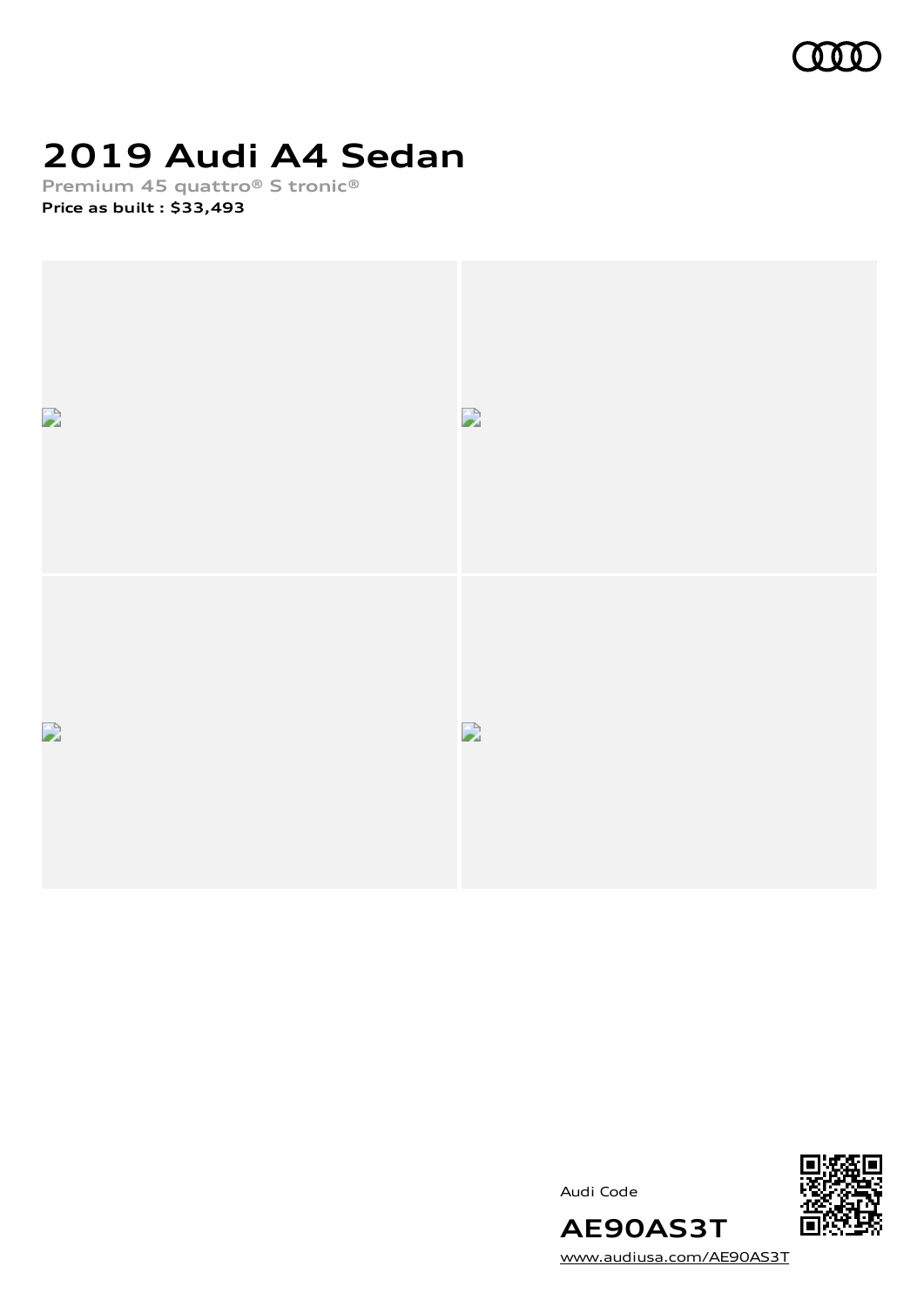### **Summary**

#### **Audi 2019 Audi A4 Sedan** Premium 45 quattro® S tronic®

**Price as buil[t](#page-10-0)** \$33,493

#### **Exterior colour**

Brilliant Black

### $\overline{\phantom{a}}$

#### **Further Information**

|                 | N٥           |
|-----------------|--------------|
| Mileage         | 23,710 miles |
| Type of vehicle | Used car     |

**Warranty**

#### **Interior colour**

| Seats     | Rock Gray              |
|-----------|------------------------|
| Dashboard | Granite Gray/Rock Gray |
| Carpet    | Granite Gray           |
| Headliner | Titanium Gray          |

#### **Audi Code** AE90AS3T

**Your configuration on www.audiusa.com** [www.audiusa.com/AE90AS3T](https://www.audiusa.com/AE90AS3T)

**Commission number** a102f1e40a0e09b04037

#### **Technical Specifications**

| Engine type                  | 2.0-liter four-cylinder                       |
|------------------------------|-----------------------------------------------|
| stroke                       | Displacement/Bore and 1,984/82.5 x 92.8 cc/mm |
| Torque                       | 273 @ 1,600 - 4,500 lb-ft@rpm                 |
| Top track speed              | 130 mph mph $1$                               |
| Acceleration (0 - 60<br>mph) | 5.6 seconds seconds                           |
| Recommended fuel             | Premium                                       |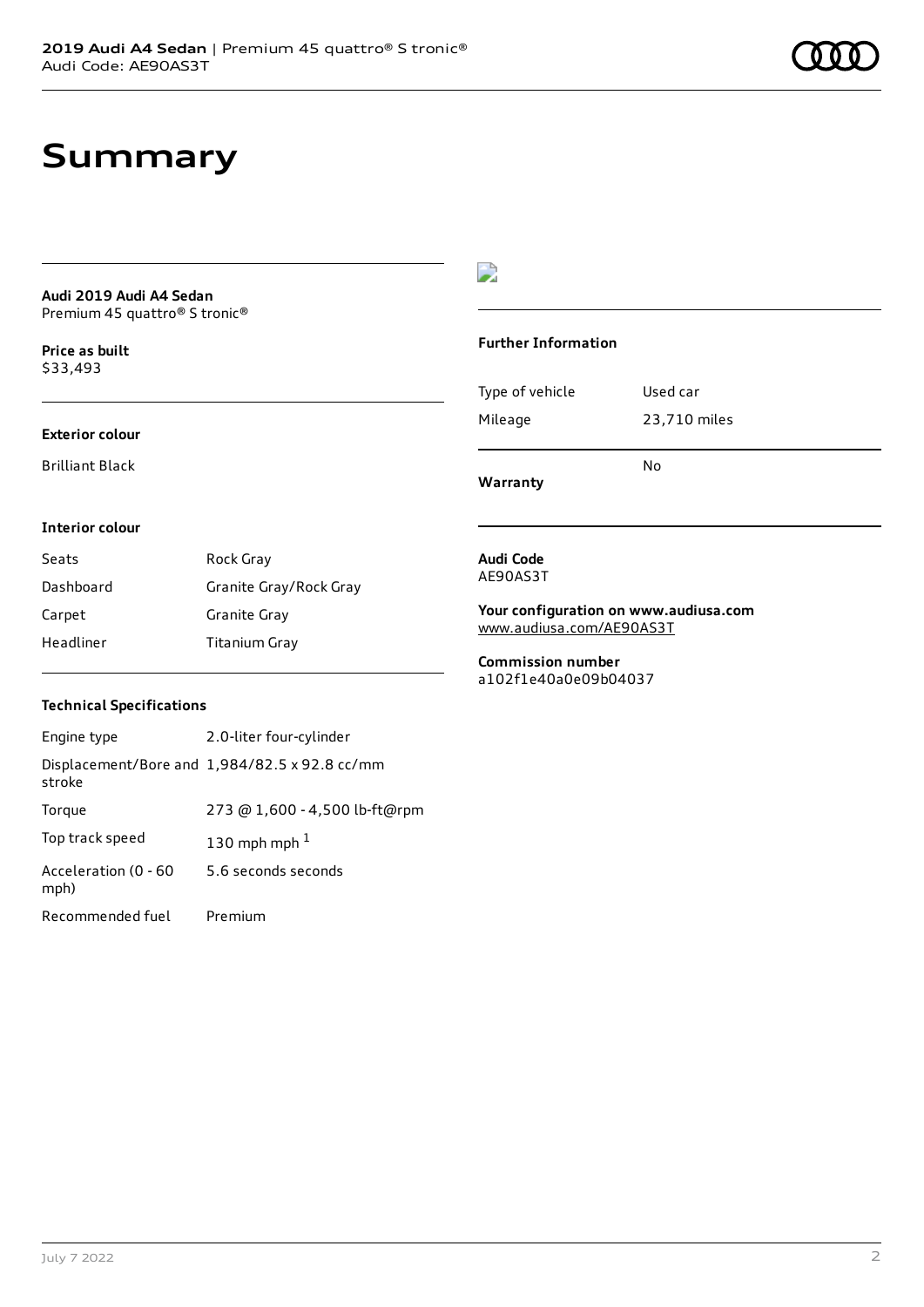# **Equipment**

Brilliant Black

Audi advanced key-keyless start, stop and entry

Power-adjustable, heated exterior side mirrors with memory

Convenience package

Audi pre sense® rear

Audi side assist

SiriusXM® Satellite Radio



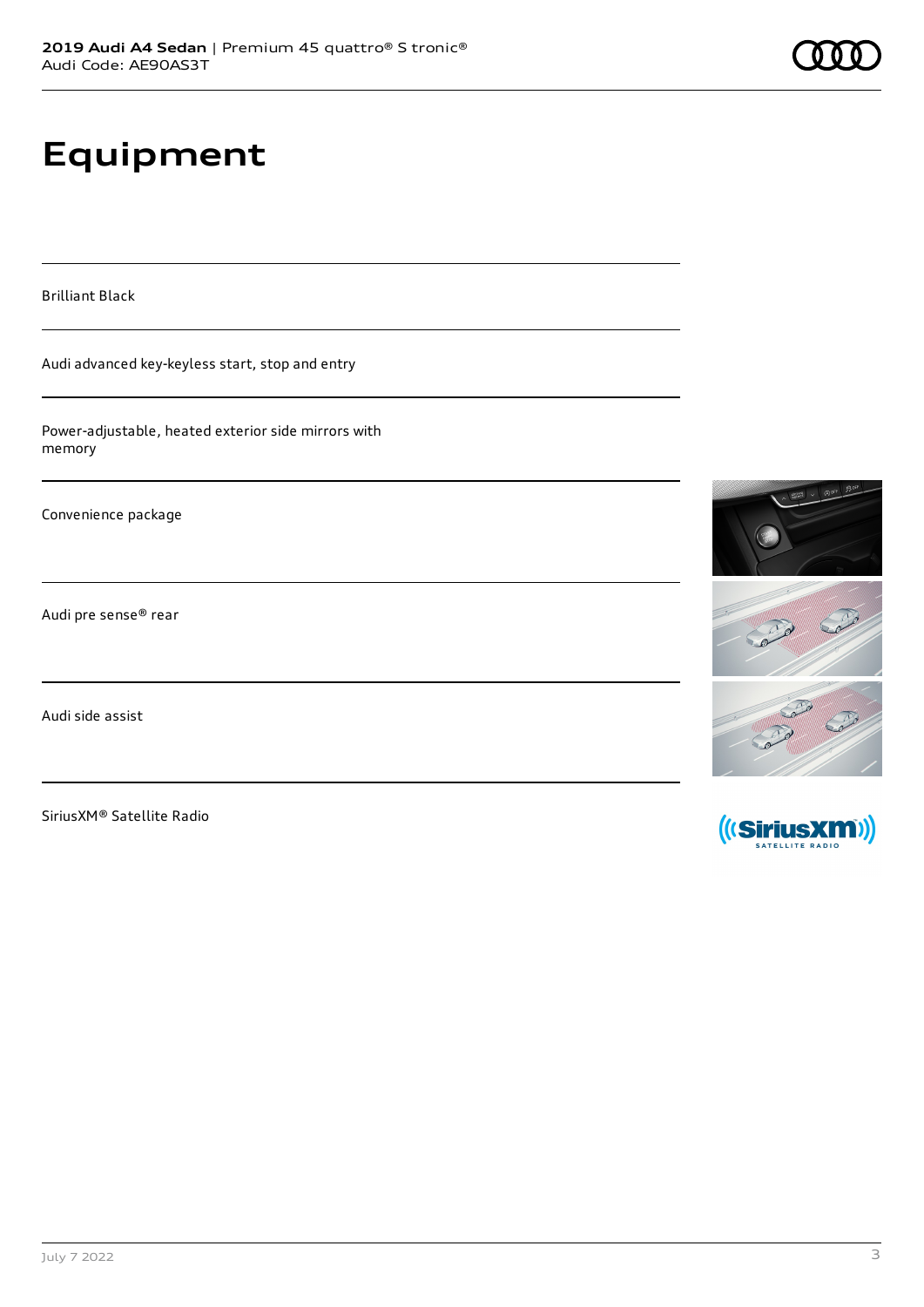## **Standard features**

| 4UH             | Driver and front passenger dual-stage<br>airbags                 |
|-----------------|------------------------------------------------------------------|
| UH1             | Electromechanical parking brake                                  |
| 8T2             | Cruise control with coast, resume and<br>accelerate features     |
| VC <sub>2</sub> | Garage door opener (HomeLink®)                                   |
| 6Y <sub>2</sub> | Top speed electronically limited to 130 mph                      |
| 4H3             | Integrated child door locks in rear doors                        |
| QZ7             | Electromechanical power steering                                 |
| 7K6             | Tire-pressure monitoring system                                  |
| 4X3             | Front thorax side airbags and Sideguard®<br>head curtain airbags |
| 3B7             | Lower Anchors and Tethers for Children<br>(LATCH) in rear seats  |
|                 |                                                                  |

#### **Exterior**

| 0PO             | Dual exhaust outlets with chrome tips                    |
|-----------------|----------------------------------------------------------|
| 1S1             | Car jack                                                 |
| 1 B A           | Dynamic suspension system                                |
| 8IH             | Xenon plus headlights with LED daytime<br>running lights |
| HM <sub>2</sub> | 17" 225/50 all-season tires                              |
| 8SP             | LED taillights with dynamic turn signals                 |
| 4KC             | Heat-insulating glass                                    |
| 0 <sub>NB</sub> | S line® fender badge                                     |
| 47B             | Aluminum trim around exterior windows                    |
| V17             | 17" 5-arm-dynamic design wheels                          |

### **Interior** QE1 Storage package 3FE Sunroof VT5 S line® stainless steel door sill inlays 6NJ Cloth headliner 9AQ Three-zone automatic climate control 4L7 Auto-dimming interior rear view mirror with digital compass QQ1 LED interior lighting package 1XW Three-spoke multifunction steering wheel with shift paddles 6E3 Front center armrest 4E2 Electric tailgate/trunk lid release from inside 5XF Dual front sun visors with lighted vanity mirrors 3NT Split folding 40/20/40 rear seatbacks

- N1F Leather seating surfaces
- 4A3 Heated front seats
- 5MG Dark Brown Walnut Wood inlays

#### **Infotainment and Driver Assistance**

| 6K8             | Audi pre sense® basic and Audi pre sense®<br>city                                                                     |
|-----------------|-----------------------------------------------------------------------------------------------------------------------|
| 2H1             | Audi drive select                                                                                                     |
| IW <sub>3</sub> | Audi connect CARE assistance and security<br>services                                                                 |
| UI2             | Audi smartphone interface including Apple<br>CarPlay <sup>™</sup> and Google™ Android Auto™ for<br>compatible devices |
| KA <sub>2</sub> | Rear view camera                                                                                                      |
| 9VD             | Audi sound system                                                                                                     |

### **(1/2)**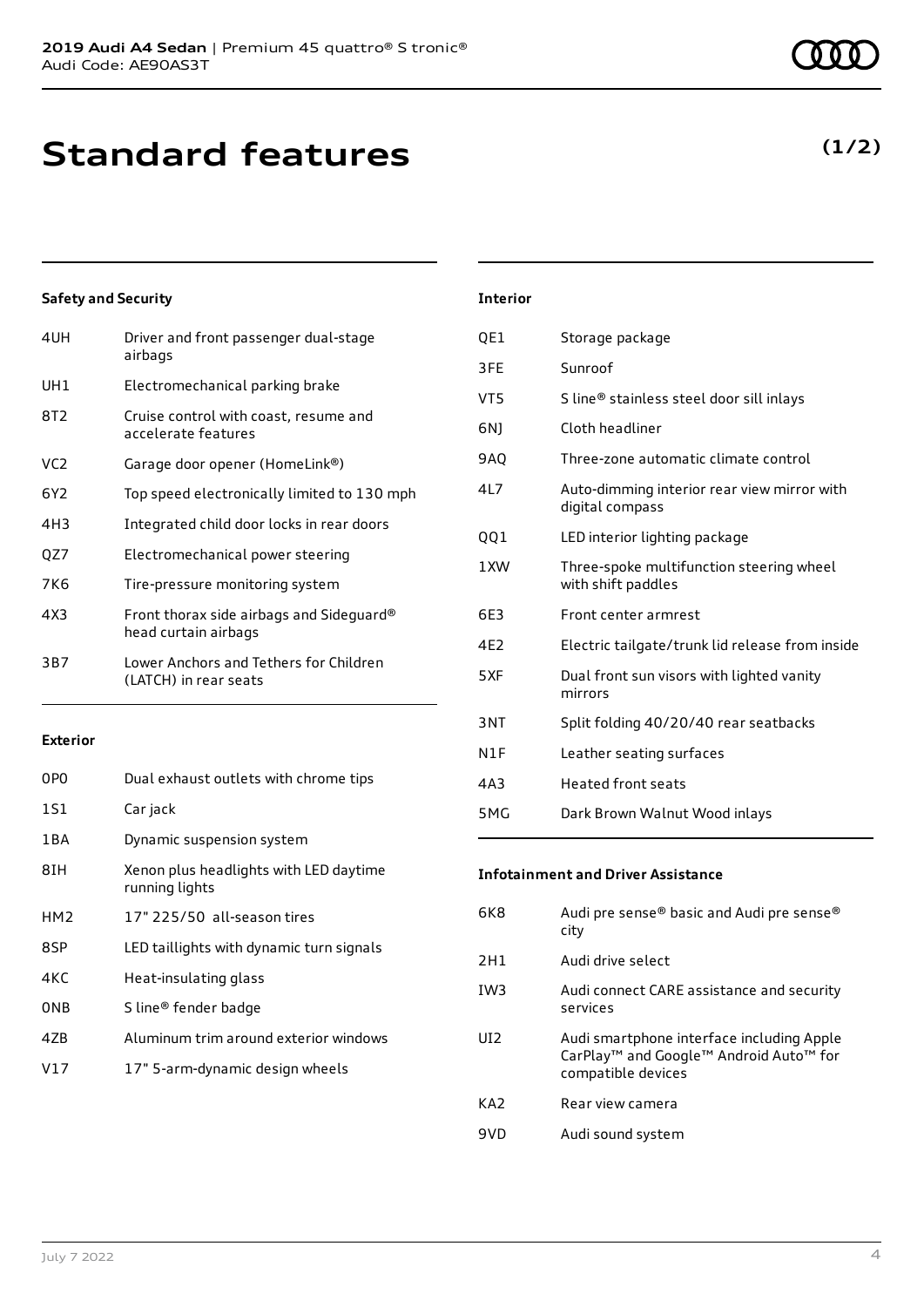**(2/2)**

### **Standard features**

### **Infotainment and Driver Assistance**

- 9S7 Color driver information system
- 7UH Connectivity package
- I8S MMI® radio low
- 9ZX BLUETOOTH® wireless technology preparation for compatible devices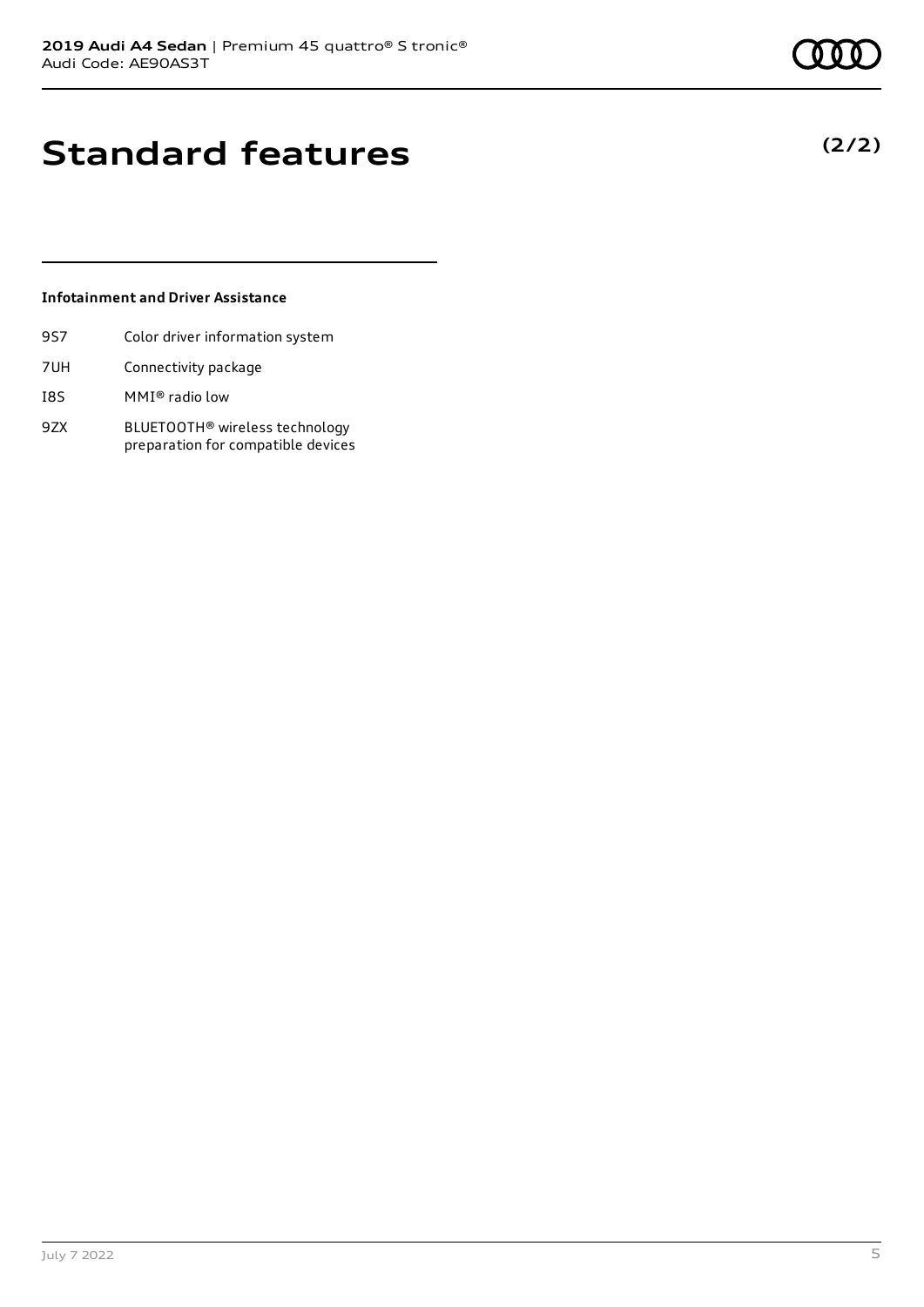### **Dealer remarks**

CARFAX One-Owner. 2019 Brilliant Black Audi A4 2.0T Premium quattro quattro 7-Speed Automatic S tronic 2.0L I4 TFSI DOHC \*\*HEATED SEATS\*\*, \*\*LEATHER\*\*, \*\*KEYLESS ENTRY\*\*, \*\*LED HEADLIGHTS\*\*, \*\*BLUETOOTH\*\*, \*\*FUEL EFFICIENT\*\*, \*\*CARFAX ONE OWNER\*\*, \*\*GREAT FUEL ECONOMY\*\*, \*\*LOCAL TRADE\*\*, \*\*SUNROOF/MOONROOF\*\*, \*\*CLEAN CARFAX\*\*, \*\*REAR BACK UP CAMERA\*\*, \*\*PASSED 150 POINT INSPECTION\*\*, \*\*COMPLETELY DETAILED AND SANITIZED\*\*, \*\*LANE ASSIST/SIDE ASSIST\*\*, \*\*APPLE CAR PLAY\*\*, Hassle-Free Pricing, Available Curbside Delivery, Shop Online or in our State of the Art Showroom, A4 2.0T Premium quattro, 4D Sedan, 2.0L I4 TFSI DOHC, 7-Speed Automatic S tronic, quattro, Brilliant Black, Rock Gray/Gray w/Leather Seating Surfaces, Alarm System w/Motion Sensor, Audi Advanced Key, Audi Beam-Rings, Audi Guard All-Weather Floor Mats, Audi Guard Wheel Lock Kit, Audi Pre Sense Rear, Audi Side Assist w/Rear Cross Traffic Assist, Auto-Dimming Exterior Mirrors, Convenience Package, Memory for Driver's Seat, SiriusXM Satellite Radio.

Audi Brand Experts - ask us the benefits of owning your Certified Pre Owned Audi today!!! Priced below KBB Fair Purchase Price!

\*\*\*VIP Appointments\*\*\* Just tell us when and we will be ready for you with a completely sanitized vehicle for your inspection, here or at your location. Price does not include licensing costs, registration fees, taxes and dealer doc fee of \$230, which are to be paid by the consumer.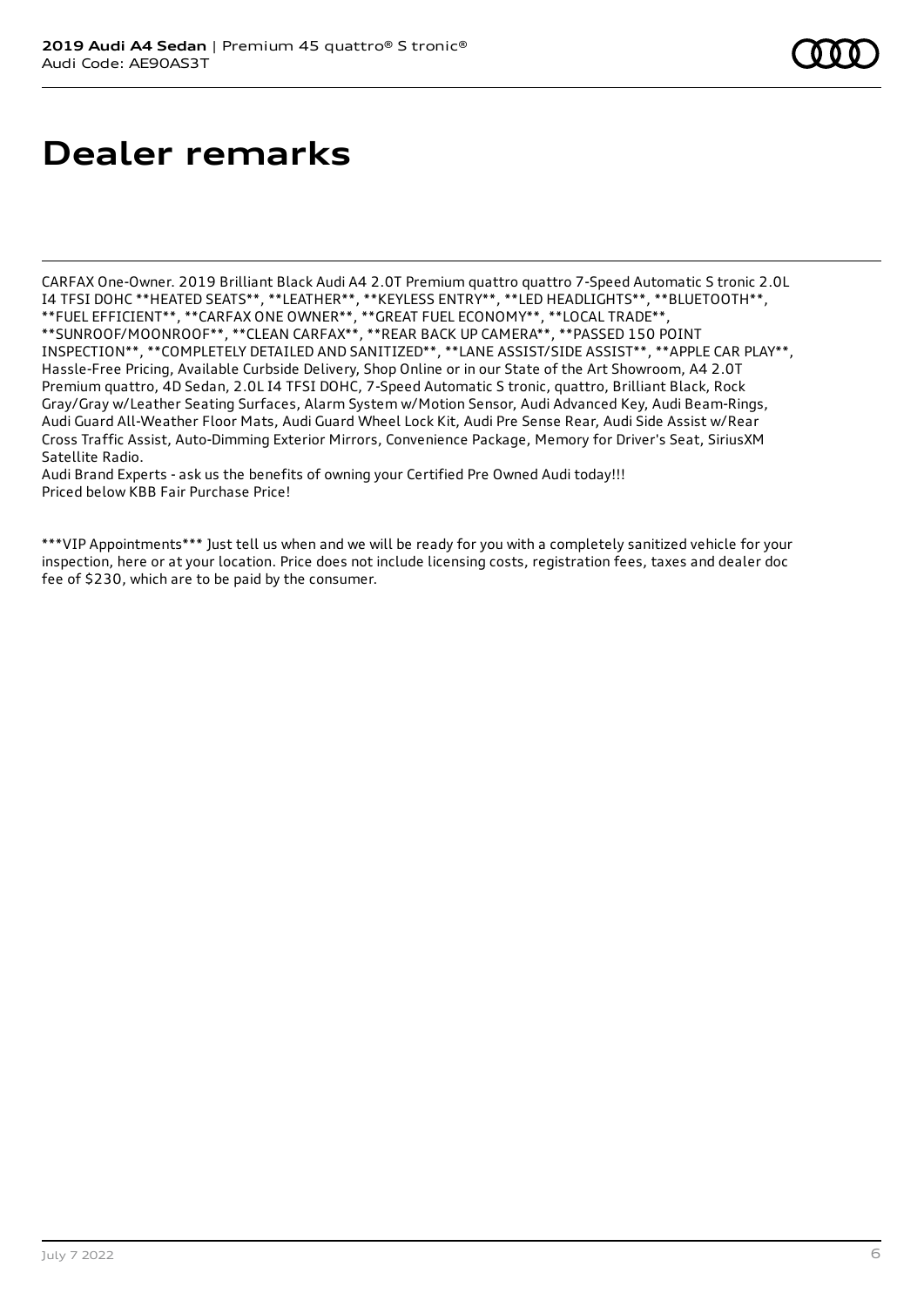## **Technical Specifications**

### **Engineering | Performance**

| Engine type                                 | 2.0-liter four-cylinder                       |
|---------------------------------------------|-----------------------------------------------|
| Acceleration (0 - 60<br>mph)                | 5.6 seconds seconds                           |
| Power Level                                 | 45                                            |
| Engine block                                | Cast-iron                                     |
| Induction/fuel injection Turbocharged/TFSI® |                                               |
| Cylinder head                               | Aluminum-alloy                                |
| Max. output ps/hp                           | 248 @ 5,000 - 6,000 @ rpm                     |
| stroke                                      | Displacement/Bore and 1,984/82.5 x 92.8 cc/mm |
| Top track speed <sup>1</sup>                | 130 mph mph                                   |
| Torque                                      | 273 @ 1,600 - 4,500 lb-ft@rpm                 |
| Valvetrain                                  | 16 valve DOHC with Audi valvelift             |

### **Transmission | Drivetrain**

| Gear ratios: 6th         | 0.508:1                                                                                                     |
|--------------------------|-------------------------------------------------------------------------------------------------------------|
| Gear ratios: Final Drive | 4.270:1                                                                                                     |
| Gear ratios: 7th         | 0.386:1                                                                                                     |
| Gear ratios: 4th         | 1.057:1                                                                                                     |
| Transmission             | Seven-speed S tronic <sup>®</sup> dual-clutch<br>transmission with quattro <sup>®</sup> all-<br>wheel drive |
| Gear ratios: 5th         | 0.738:1                                                                                                     |
| Gear ratios: 2nd         | 2.190:1                                                                                                     |
| Gear ratios: 3rd         | 1.517:1                                                                                                     |
| Gear ratios: Reverse     | 2.750:1                                                                                                     |
| Gear ratios: 1st         | 3.188:1                                                                                                     |
|                          |                                                                                                             |

### **Steering**

| Steering type                             | Electromechanical speed-sensitive<br>power steering system |
|-------------------------------------------|------------------------------------------------------------|
| Turning diameter, curb-38.1 ft<br>to-curb |                                                            |
| Steering ratio                            | 15.9:1                                                     |

#### **Suspension**

| Front axle | Five-link front independent steel<br>spring suspension |
|------------|--------------------------------------------------------|
| Rear axle  | Five-link rear independent steel<br>spring suspension  |

Alternator **Battery** 

| 14 Volt - 110-150A  |
|---------------------|
| 12 Volt - 420A/70Ah |

**(1/2)**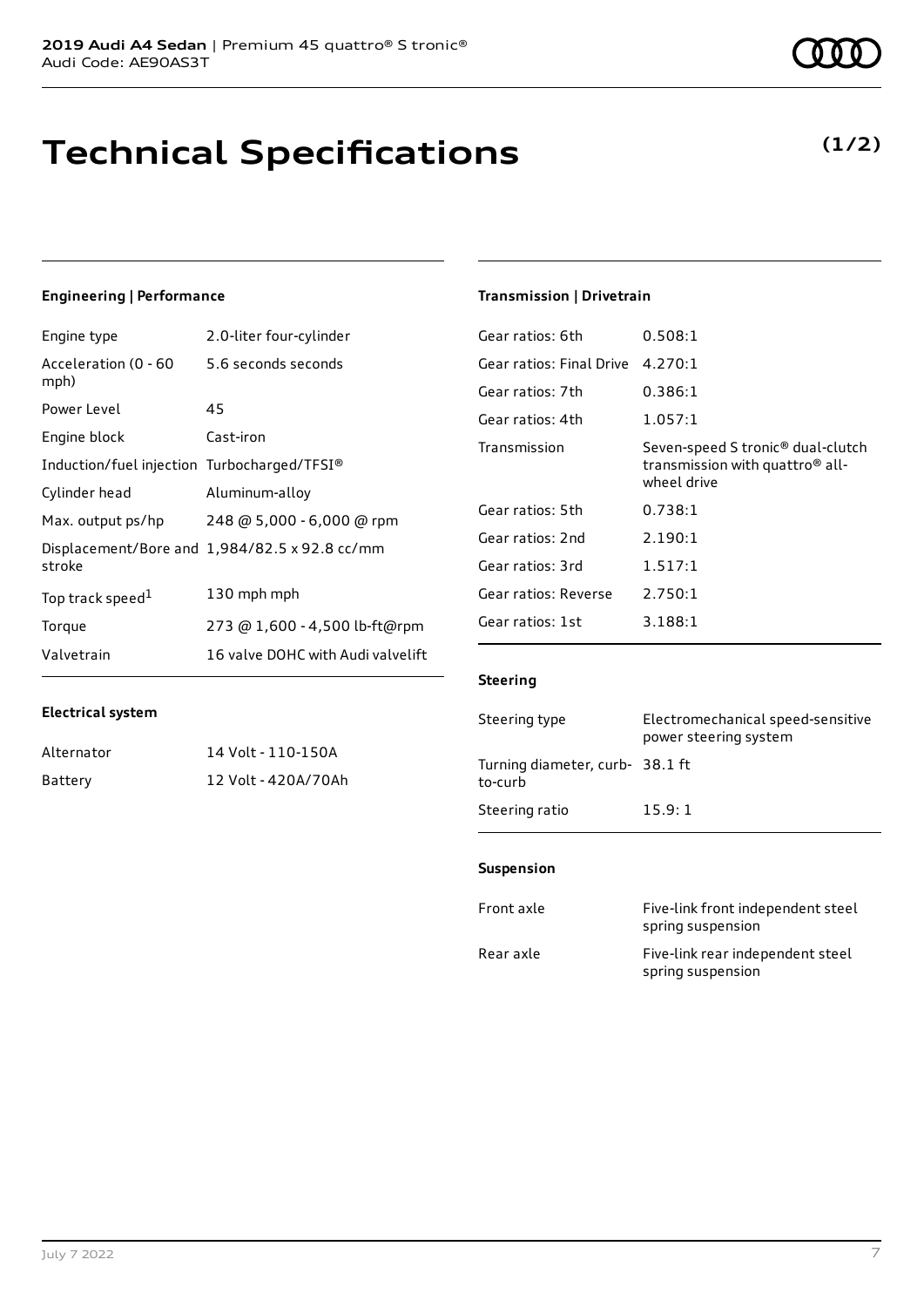## **Technical Specifications**

### **(2/2)**

### **Brakes**

| Front brakes                                                                                                                                                             | 13.3 (ventilated disc) in           | Seating capacity                | 5       |
|--------------------------------------------------------------------------------------------------------------------------------------------------------------------------|-------------------------------------|---------------------------------|---------|
| Rear brakes                                                                                                                                                              | 13.0 (ventilated disc) in           | Shoulder room, rear             | 54.5 in |
| Parking brake                                                                                                                                                            | Electromechanical                   | Head room with front<br>sunroof | 38.9 in |
|                                                                                                                                                                          |                                     | Leg room, rear                  | 35.7 in |
| <b>Body</b>                                                                                                                                                              |                                     | Shoulder room, front            | 55.9 in |
| Material<br>Lightweight construction<br>technology - multi-material body<br>construction (steel and aluminum<br>composition) and multistep anti-<br>corrosion protection | Head room with rear<br>sunroof      | 37.4 in                         |         |
|                                                                                                                                                                          |                                     | Leg room, front                 | 41.3 in |
|                                                                                                                                                                          |                                     | Cargo volume, rear              | 13.0 cu |
| Corrosion protection                                                                                                                                                     | Multistep anti-corrosion protection | seatbacks up/folded             |         |

**Interior measurements**

13.0 cu ft, cu ft

#### **Warranty | Maintenance**

| Warranty    | 4-Year/50,000 mile Audi New<br>Vehicle Limited Warranty                                  |
|-------------|------------------------------------------------------------------------------------------|
| Maintenance | 12-month/10,00 mile (whichever<br>occurs first) NO CHARGE first<br>scheduled maintenance |

#### **Exterior Measurements**

| Height                                   | 56.2 in  |
|------------------------------------------|----------|
| Overall width without 72.5 in<br>mirrors |          |
| Length                                   | 186.1 in |
| Wheelbase                                | 111.0 in |
| Drag coefficient                         | 0.27 Cw  |
| Overall width with<br>mirrors            | 79.6 in  |
| Track rear                               | 61.2 in  |
| Track front                              | 61.9 in  |
| Curb weight                              | 3,627 lb |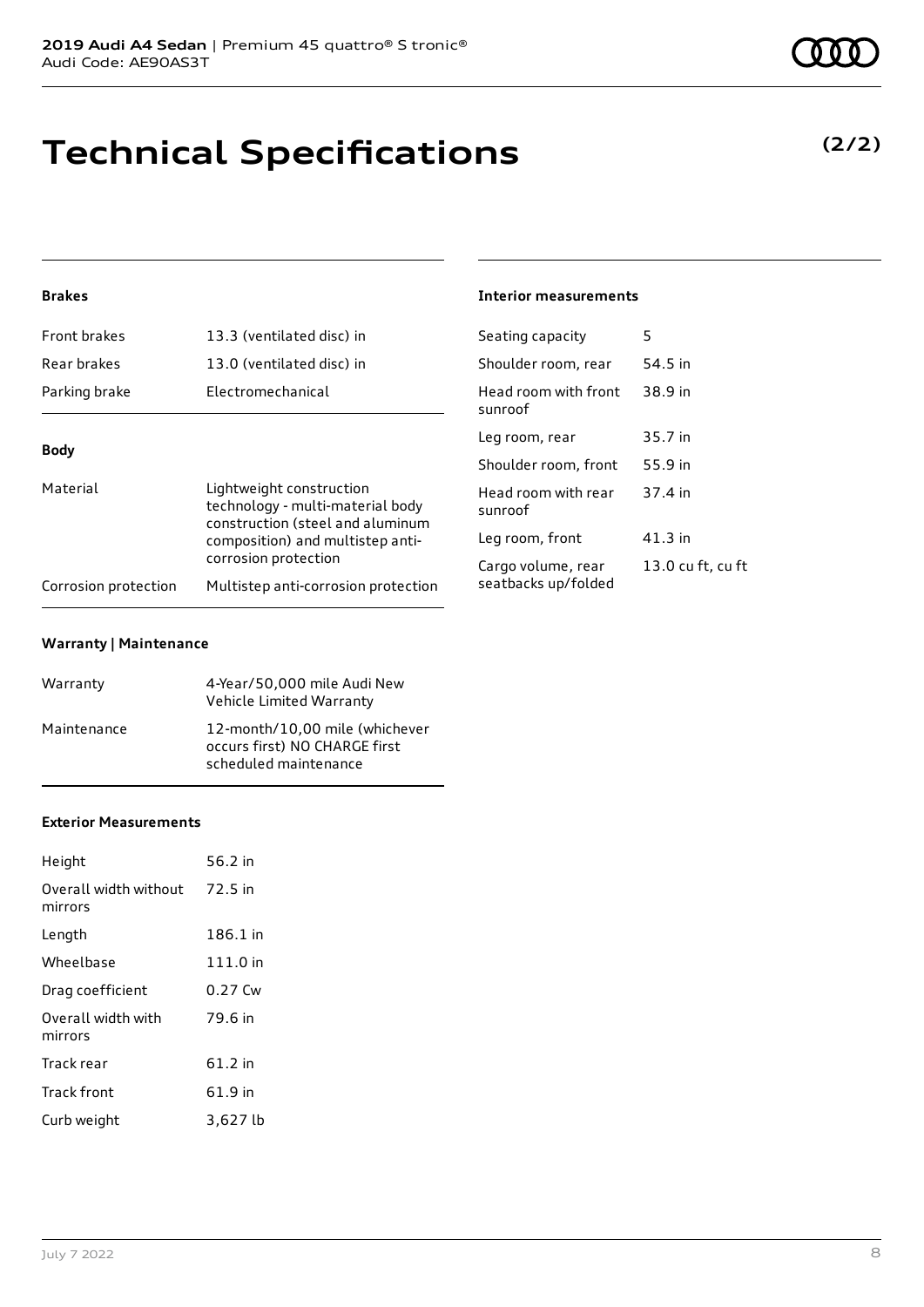### **Consumption- and emission**

**Consumption by NEDC**

combined 27 mpg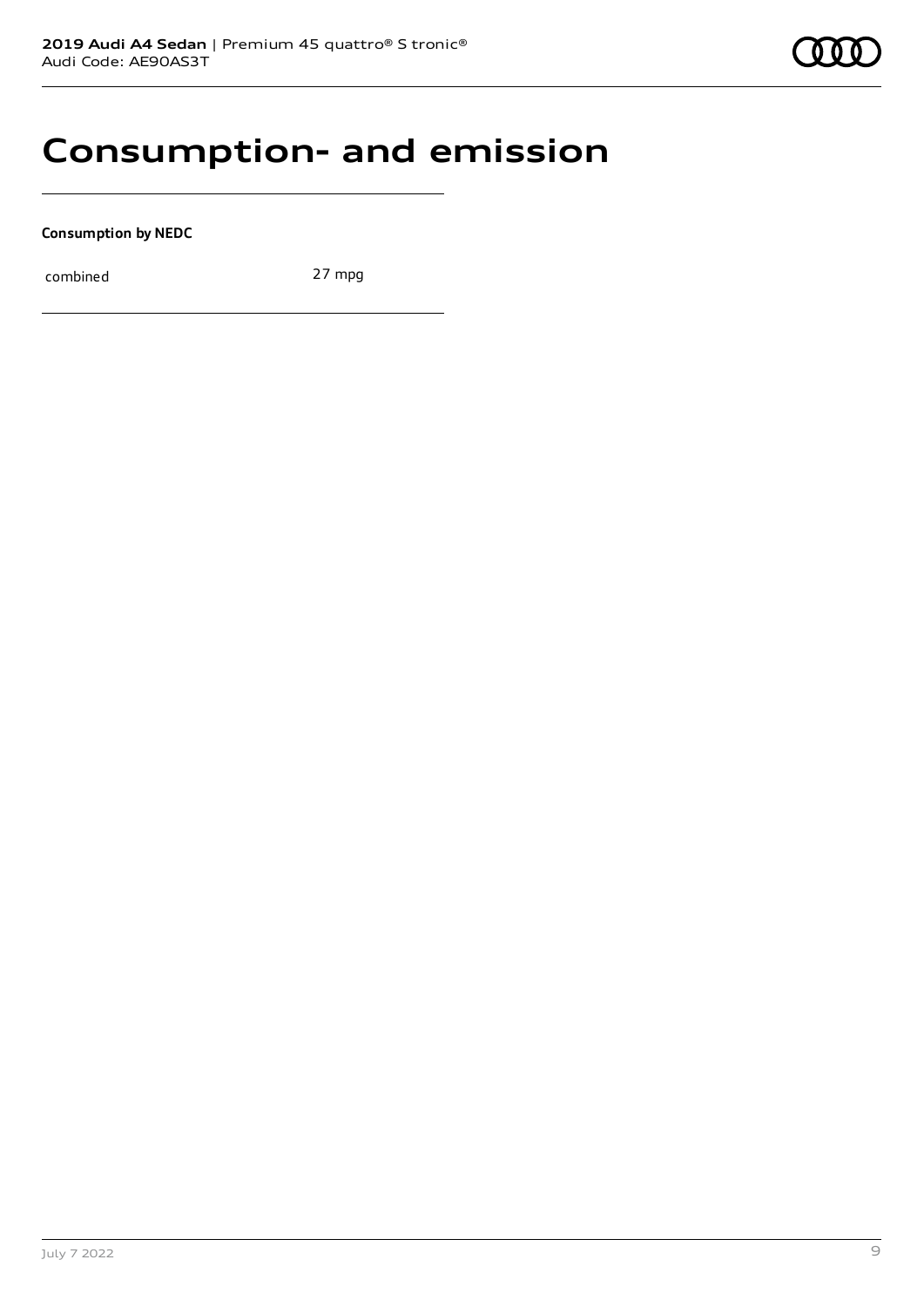### **Contact**

Dealer **Audi Farmington Hills**

37911 Grand River Ave 48335 Farmington Hills MI

Phone: 2484710800 FAX: 2484713309

www: [https://www.audifarmingtonhills.com](https://www.audifarmingtonhills.com/)